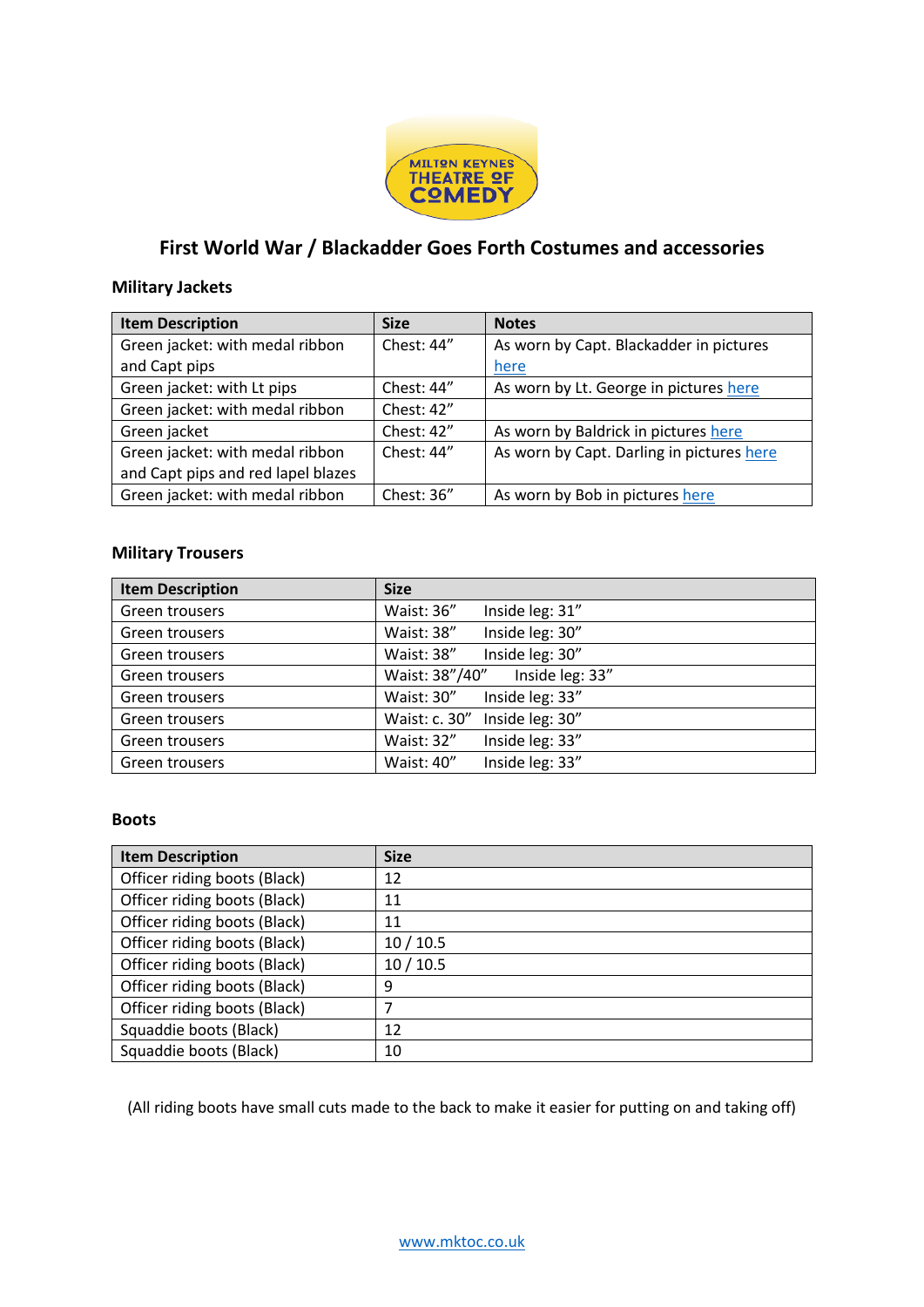#### **Other costumes**

| <b>Item Description</b>                     | <b>Size</b> | <b>Notes</b>                             |
|---------------------------------------------|-------------|------------------------------------------|
| Officer peaked caps x 5                     | Large       | As worn by Firing squad in pictures here |
| Officer peaked caps with staff officer red  | Large       |                                          |
| band and badge x 2                          |             |                                          |
| Water bottle on strap                       | N/A         | As worn by Baldrick in pictures here     |
| Field binoculars in case with strap (Black) | N/a         |                                          |
| Field binoculars in case with strap (Brown) | N/a         | As worn by Lt. George in pictures here   |
| Ammo sling (Khaki)                          | N/a         | As worn by Baldrick in pictures here     |
| Ammo sling (Khaki)                          | N/a         | As worn by Baldrick in pictures here     |
| Pouch (Green) - fixes to belt               | N/a         | As worn by Baldrick in pictures here     |
| Leather ammo pouch - fixes to belt          |             |                                          |
| Sam Brown belt (Brown leather)              | L           |                                          |
| Sam Brown belt (Brown leather)              | S           |                                          |
| Sam Brown belt (Brown leather)              | M           |                                          |
| Sam Brown belt (Black leather)              | L           |                                          |
| Black leather belts x 3                     | Various     |                                          |
| Ammunition belt (Brown leather)             | L           |                                          |
| Green fabric ties x 8                       | N/a         |                                          |
| Brown army shirts (numerous)                | Various     |                                          |
| Brown leather full length coat              | <b>XL</b>   |                                          |
| Khaki fabric belt x 2                       | n/a         |                                          |
| Brown light weight flying jacket with       | L           |                                          |
| matching hat and belt                       |             |                                          |
| Leather Flying hat                          | n/a         |                                          |
| Flying goggles                              | n/a         |                                          |
| Black gloves x 2 pairs                      | L           |                                          |
| White flying scarves x 2                    | N/a         |                                          |
| German officer Jacket and jodhpur trousers  | XL          |                                          |
| with iron cross etc                         |             |                                          |
| German officer Jacket and jodhpur trousers  | XL          |                                          |
| Brown leather holsters x 2                  | N/a         |                                          |
| <b>Black Barrister robe</b>                 | L           |                                          |
| Khaki Great Coat                            | <b>XL</b>   |                                          |
| Shoulder holster - brown leather            | n/a         |                                          |

# **Set dressing, props and accessories**

| <b>Item Description</b>                        | <b>Size</b> | <b>Notes</b> |
|------------------------------------------------|-------------|--------------|
| Swagger sticks x 3 (home made)                 | N/a         |              |
| WWI trench pictures, war maps and              | N/a         |              |
| propaganda posters (mixed)                     |             |              |
| Period newspapers and King and Country         | N/a         |              |
| Magazine                                       |             |              |
| Whistle on neck cord string                    | N/a         |              |
| Whistle on chain                               | n/a         |              |
| Whistle (loose)                                |             |              |
| Pistols x 7 (5 x Rev, 1 x Luger, 1 x Browning) | N/a         |              |
| Artists stands for painting x 2                | N/a         |              |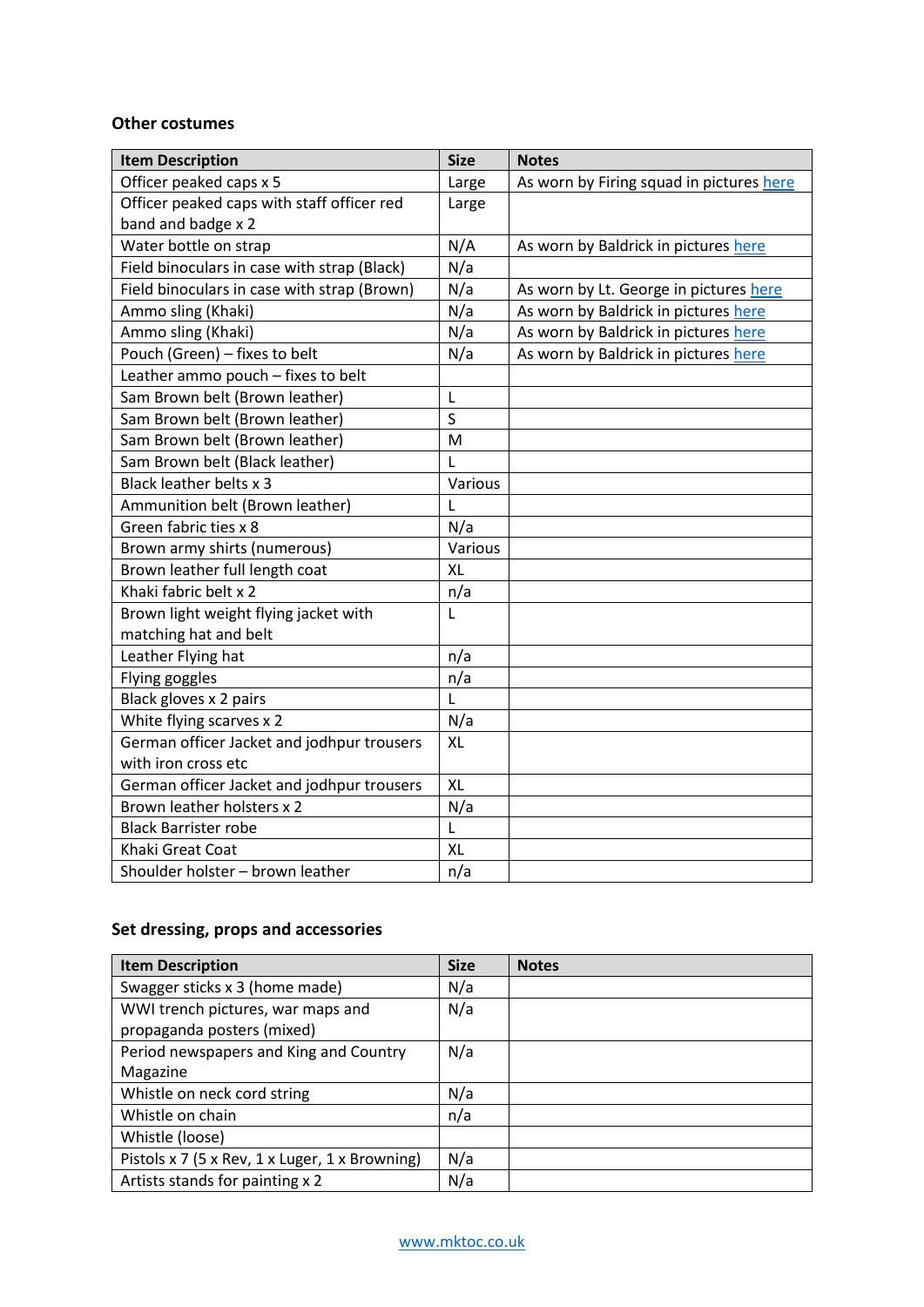| Field Telephone in box                     | N/a |                                     |
|--------------------------------------------|-----|-------------------------------------|
| Filed telephone - loose                    | N/a |                                     |
| <b>Trench Periscope</b>                    | N/a |                                     |
| Patch of fake grass on board               | N/a |                                     |
| Battery operated flickering candle         | N/a |                                     |
| Gramophone inc. record                     | N/a |                                     |
| Old fashioned desk phone                   | n/a |                                     |
| Grenade x 2                                | N/a |                                     |
| Hurricane Lamps x 2                        | N/a |                                     |
| Rope                                       | N/a |                                     |
| Sack bag                                   | N/a |                                     |
| <b>Union Jack Flag</b>                     | N/a |                                     |
| <b>String Barbed wire</b>                  | N/a |                                     |
| Flashheart's wig                           | N/a |                                     |
| Wooden walking stick                       | N/a |                                     |
| Fake cigarettes x 4                        | N/a |                                     |
| Red fabric officer patches for hats x 2    | N/a |                                     |
| Large medal strips x 2                     | N/a |                                     |
| Red blazes for officer collars (2 x pairs) | N/a |                                     |
| Hard map board with trench map             | N/a |                                     |
| Plastic medal on red ribbon (Von R)        | N/a |                                     |
| Speckled Jim plush pigeon                  | N/a |                                     |
| Pair of white Y-fronts / Underpants        | L   |                                     |
| Small black note book (Darling)            | N/a |                                     |
| Plastic toy soldiers (assorted)            |     |                                     |
| Blank Firing pistol with ammunition (by    | N/a | Must be stored securely and handled |
| special arrangement)                       |     | with extreme care                   |

Pictures of some of the above (**supplemented by additional hired costumes and items)**

[here](http://www.mktoc.co.uk/2017/04/06/blackadder-goes-forth/) and [here](http://www.mktoc.co.uk/blackadder-goes-forth-final-push/)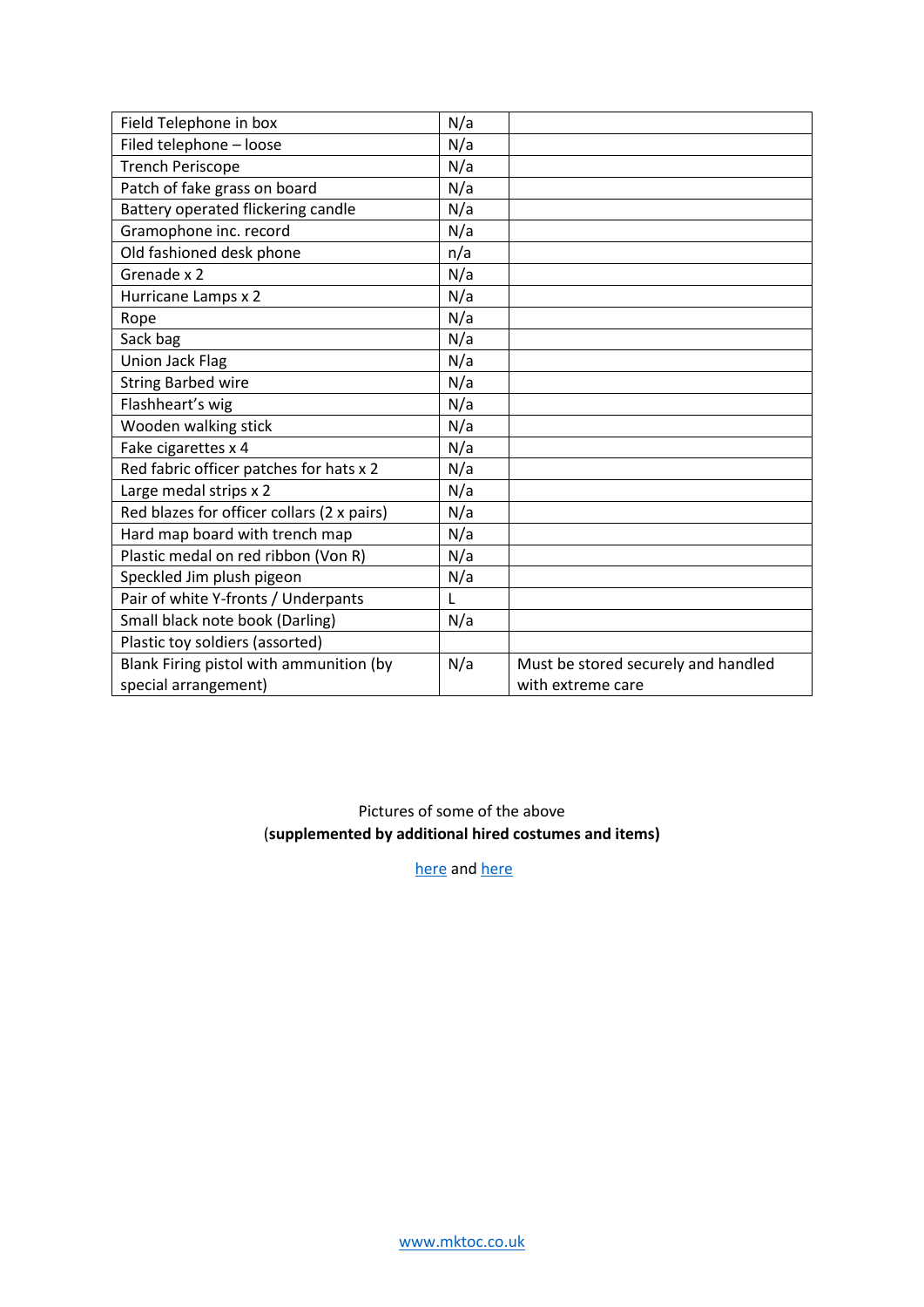We have a set build for "Blackadder goes forth" that is available to hire by arrangement or purchase. Comprised of trench walls, Dug out and Officer Headquarters

We also have assorted furniture: record player, table in dug out, chairs and table in HQ



[www.mktoc.co.uk](http://www.mktoc.co.uk/)